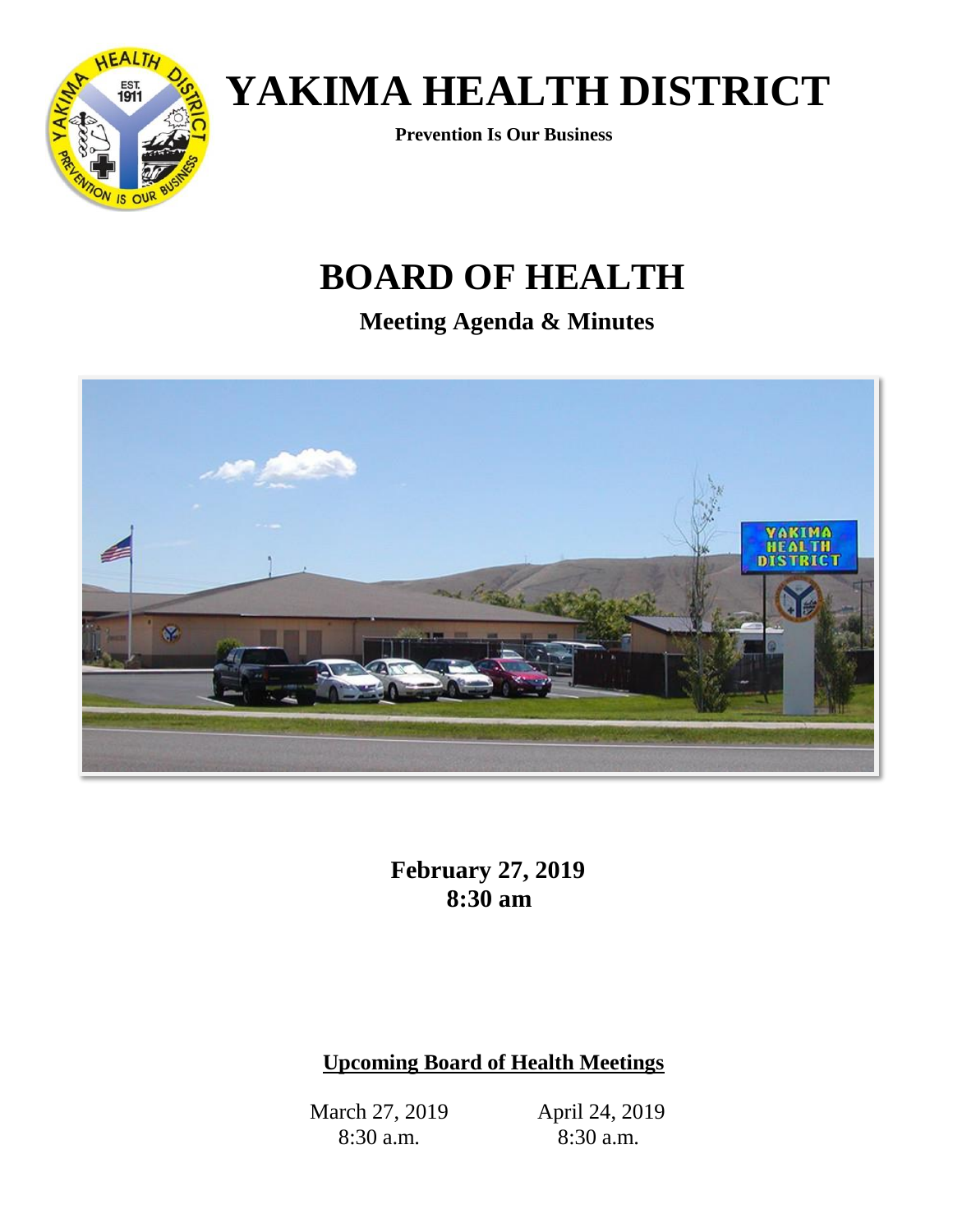

 **Prevention Is Our Business**

### **Board of Health Agenda**

**Wednesday, February 27, 2019**

- 1. **Call meeting to order:** 8:30a.m.
- 2. **Introductions of guest/staff**
- 3. **Audience Participation**
- 4. **Consent Agenda- Motion** to approve all items listed with an asterisk **(\*)** are considered routine by the Health Board and will be enacted by one motion. There will be no separate discussion of these items unless a Board Member requests, in which event the item will be removed from the Consent Agenda and considered in its normal sequence on the agenda.

**\*** January 30, 2019 Yakima Health District (YHD) Board of Health minutes **\*** Payment of accounts payable and payroll issued in January in the amount of \$571,283.68

- 5. **YHD Spotlight**-Revenue and Money Streams-presented by Chase Porter, Senior Finance Manager
- 6. **Board Business:** André Fresco
	- a. **YHD Needle Exchange Vehicle Strategic Goal:** *Increased Community Partnerships;* **Board Input:** *Board Awareness*
	- b. **Enterprise Resource Planning and Point-of-Sale Systems Strategic Goal:** *Improved Efficiency & Effectiveness;* **Board Input:** *Board Awareness*
- 7. **Financial Report:** Chase Porter January 2019 (**pages 10-15**) **Motion:** to approve the Financial Report for the month of January 2019

#### **Department Reports**

- 8. Chief Operating Officer: Ryan Ibach
- 9. Health Officer: Dr. Teresa Everson
- 10. Disease Control: Melissa Sixberry
- 11. Environmental Health: Holly Myers
- 12. Public Health Partnerships: Lilian Bravo
- 13. Other Business:
- 14. Adjourn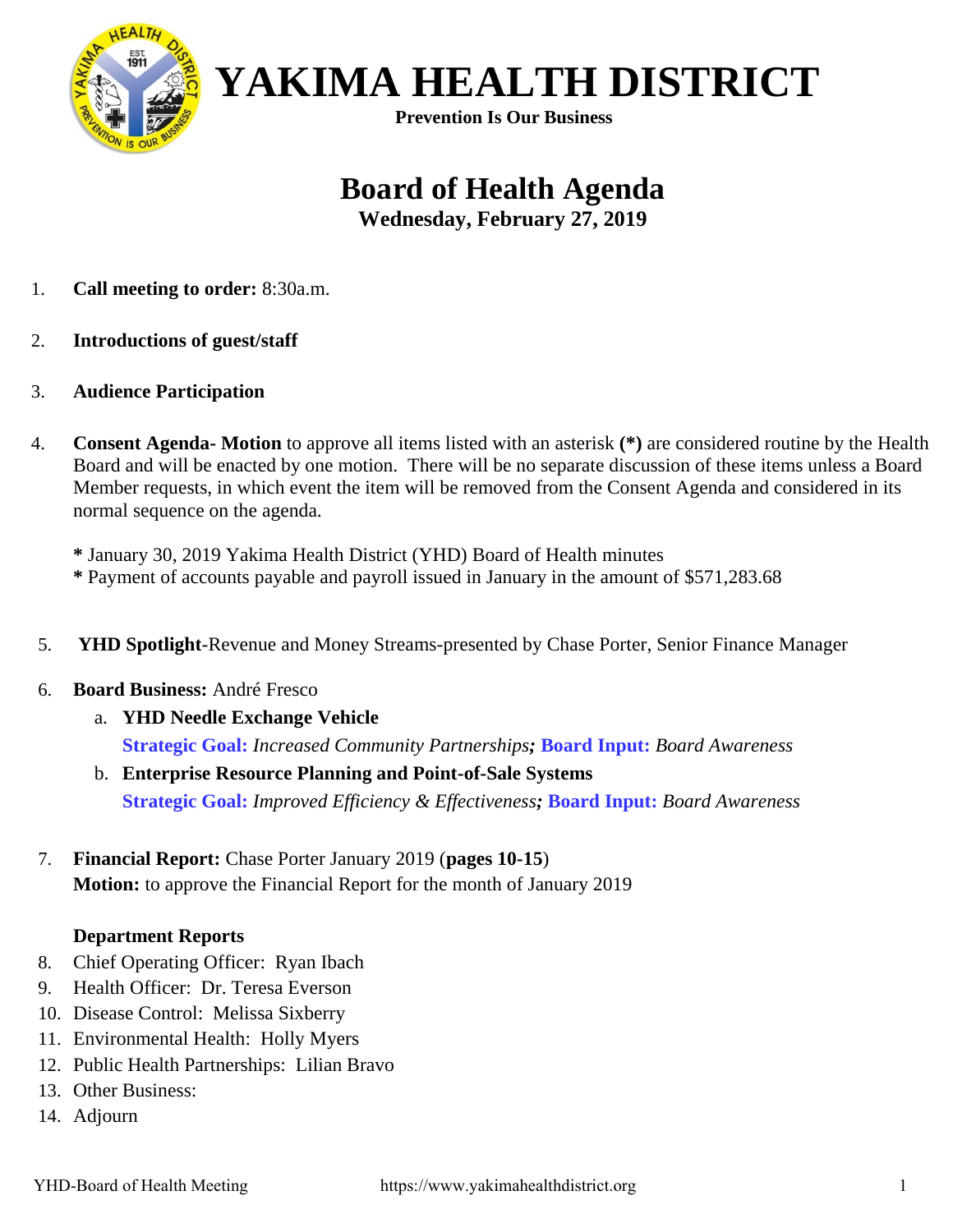

**Prevention Is Our Business** 

### **Board of Health Minutes**

January 30, 2019, Wednesday

1. Meeting called to order by Chair, Gail Weaver, at 8:30 a.m.

### **PRESENT**

#### **ABSENT**

 Norm Childress, Commissioner Barbara Harrer, City Representative Mike Leita, Commissioner Gail Weaver, Citizen Member, Board Chair  Renee Bouchey, Citizen Member Ron Anderson, Commissioner Dr. Kay Funk, City Representative

### **Yakima Health District (YHD) STAFF**

Lilian Bravo Orlantha Coleman Brandon Comfort Dr. Teresa Everson Andre Fresco Ryan Ibach Edit Maldonado Holly Myers Chase Porter Melissa Sixberry

#### **GUESTS AND PRESS**

2. **WELCOME AND INTRODUCTIONS-** Holly Myers introduced the newest addition to the Yakima Health District team, Environmental Health Specialist, Brandon Comfort. Brandon joins us from Tacoma Pierce County Health District. Edit Maldonado, Public Health Technician attended the BOH meeting as part of our agency plan to orient existing staff members to Board of Health meetings.

#### 3. **AUDIENCE PARTICIPATION-**none

| 4. CONSENT AGENDA: MOTION Gail Weaver                | <b>MOVE TO APPROVE:</b> Mike Leita |
|------------------------------------------------------|------------------------------------|
| entertained a motion to approve the December 5, 2018 | <b>SECOND: Barbara Harrer</b>      |
| Yakima Health District Consent Agenda.               | $\checkmark$ Approved              |
|                                                      | $\Box$ Declined                    |
|                                                      | Amend                              |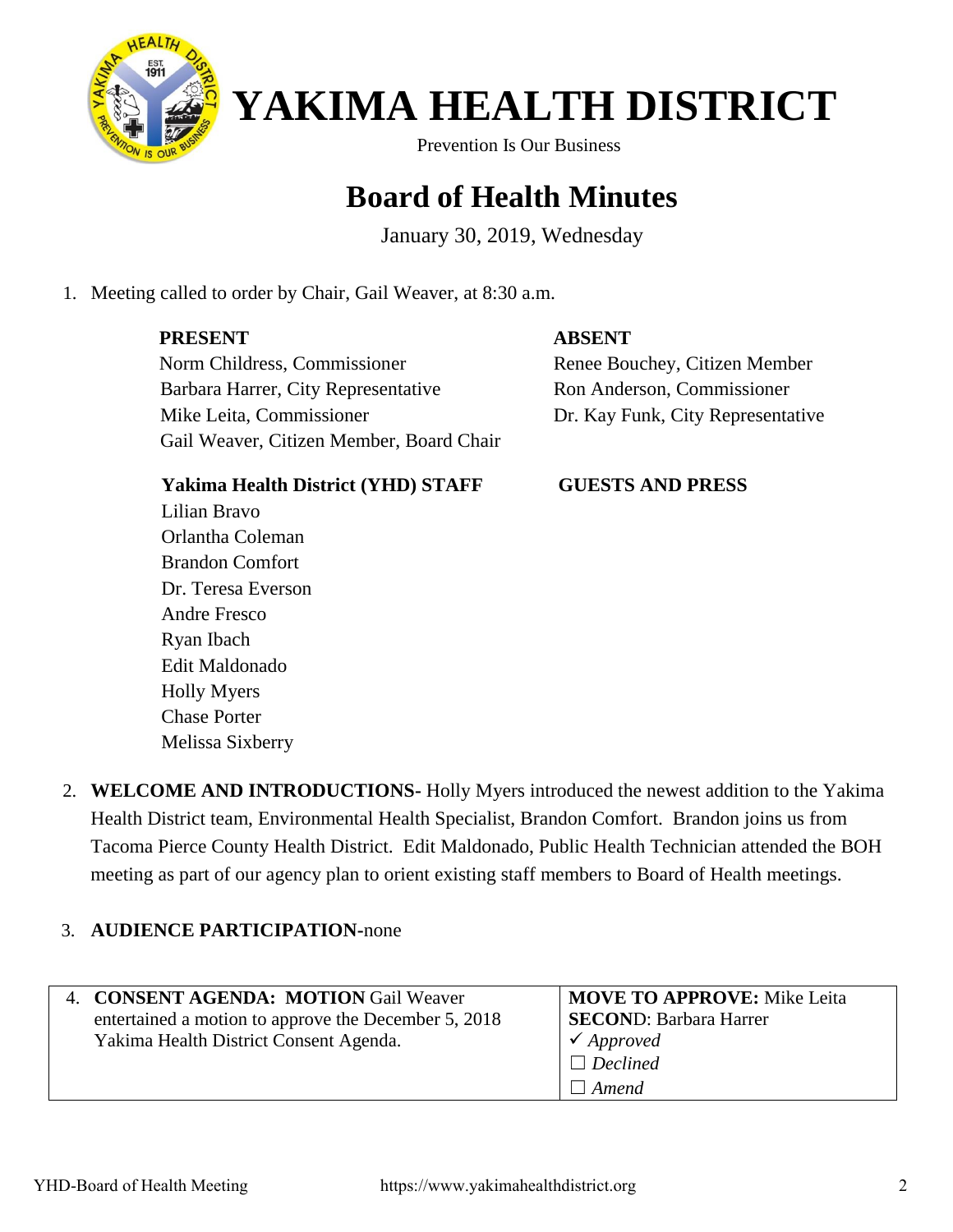

**Prevention Is Our Business** 

#### **The following items were adopted upon approval of the consent agenda:**

- October 31, 2018 Yakima Health District Board of Health Minutes
- Approval of accounts payable and payroll issued in October 2018 in the amount of \$526,123.45

| 5. CONSENT AGENDA: MOTION Gail Weaver entertained      | MOVE TO APPROVE: Barbara Harrer |
|--------------------------------------------------------|---------------------------------|
| a motion to approve the January 30, 2019 Yakima Health | <b>SECOND:</b> Mike Leita       |
| District Consent Agenda.                               | $\checkmark$ Approved           |
|                                                        | $\Box$ Declined                 |
|                                                        | $\Box$ Amend                    |

#### **The following items were adopted upon approval of the consent agenda:**

- December 5, 2018 Yakima Health District Board of Health Minutes
- Approval of accounts payable and payroll issued in November 2018 in the amount of \$446,212.81 and December 2018 in the amount of \$544,894.06.
- 6. **[YHD SPOTLIGHT-](http://yakimacounty.us/DocumentCenter/View/19315/Spotlight-YHD-2018-Accomplishments-and-2019-Goals)**2018 Achievements & 2019 Goals-Presented by Ryan Ibach, Chief Operating Officer. This presentation may be found on the Yakima Health District (YHD) Board of Health [webpage](https://yakimacounty.us/1195/Board-of-Health) and will be sent to all BOH members.
- 7. **BOARD BUSINESS:** Andre Fresco, Yakima Health District (YHD) Executive Director

#### a. **YHD Community Engagement**

**Strategic Goal:** *Increased Community Partnerships;* **Board Input:** *Board Awareness* One of our key strategic plans is to increase community engagement. By reevaluating our internal process and changing the direction of our programs, we can now support more external partnership work. We have partnered with many agencies: ESD 105, Safe Yakima Valley, Coroner's Office, Prosecutor's Office, Sheriff's Office, Comprehensive Mental Health, the Yakama Nation, all hospitals and federally qualified health centers, multiple cities and Yakima Valley Conference of Governments.

#### b. **County Enterprise Resource Planning (ERP) Financial System**

**Strategic Goal:** *Improved Efficiency & Effectiveness;* **Board Input:** *Board Awareness* Yakima County is adopting a new platform for financial accounting (accounts payable). The Yakima Health District has been approached to be part of the project as we benefit from county systems. There is a request for YHD to make an investment based on the total cost of the system for an upfront purchase and the cost 10 years out. We don't currently have the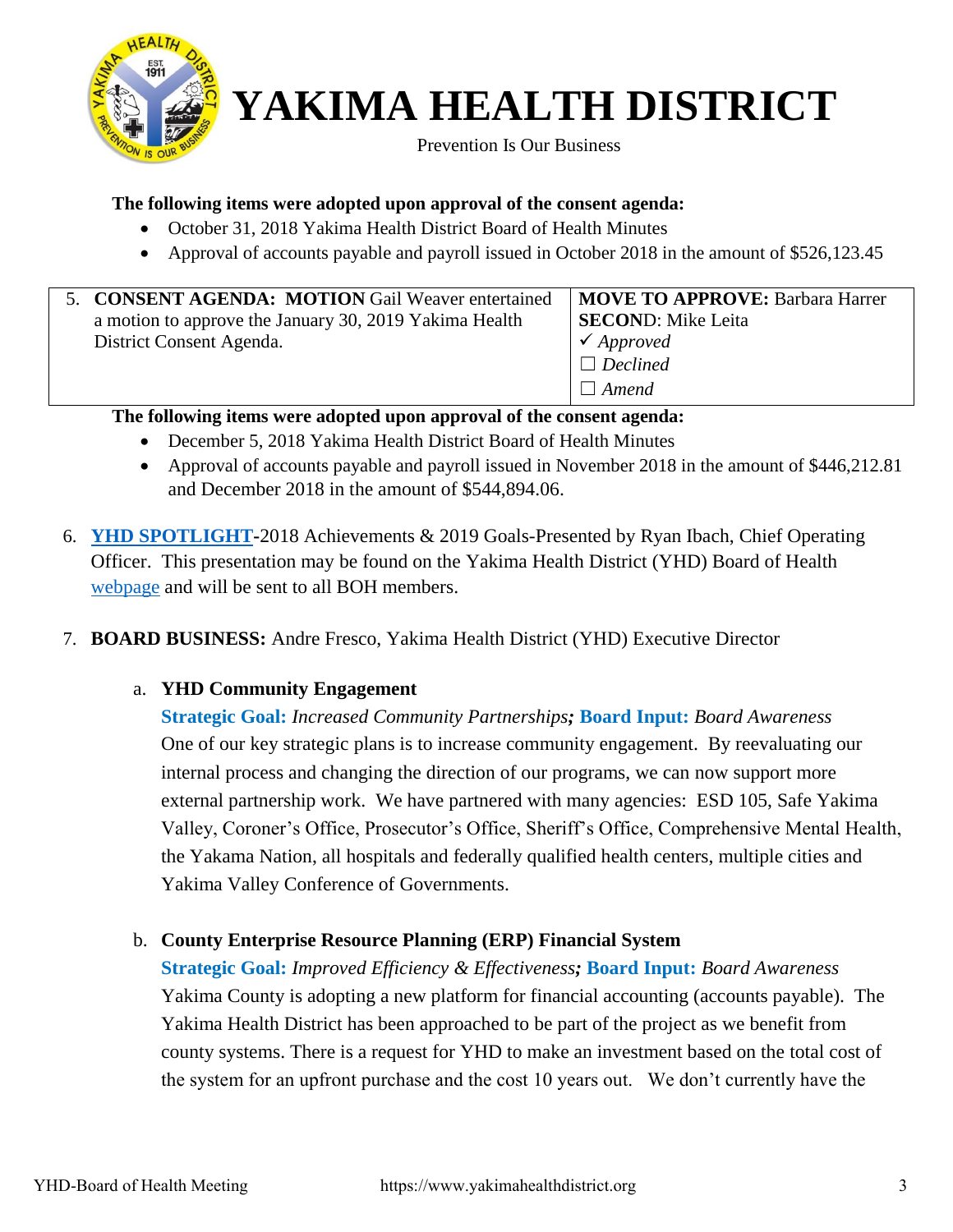

**Prevention Is Our Business** 

exact numbers at this time (approximately \$100-\$150K), but the portion that YHD would pay to implement the new ERP system, is calculated based on the percentage of YHD staff of 31 to county staff of 1030. Our current Cayenta support contract is about \$13K/year which is projected to increase to \$25K with the new system. This investment allows YHD to move into a new era of financial accounting where we can forecast, run queries, and have just in time information. YHD will present to the Board in the future to ask if YHD should use existing resources (impacting the current annual budget) vs. re-opening the budget and amending it to include additional funds.

#### **Kresge Innovation Grant**

#### **Strategic Goal:** *Increased Community Partnerships;* **Board Input:** *Board Awareness*

Lilian Bravo and Andre Fresco represented the Yakima Health District at a Kresge in-person meeting and YHD received a \$125K grant from the private philanthropy foundation. YHD was chosen for our service-forward approach that allows YHD to accelerate changes in Yakima County. We are in negotiations with J.T. Lane, Project Management Consultant in public health who has worked for the State of Louisiana Medicaid system and will provide YHD with a proposal. Kresge funds are used to bring in people to strengthen our ability to provide services and alleviate use of YHD funds.

### 8. **FINANCIAL REPORT**: Chase Porter November 2018 **(pages 11-15)** and December of 2018 **(pages 16-20)**

#### **Exit Interview Updates**

The Exit Interview occurred on January  $16<sup>th</sup>$ , 2019. Chair of the Board, Gail Weaver was in attendance and the audit went well. The audit did not result in audit findings or a management letter.

**Awareness Item:** One item that arose is the Other Post Employment Benefits (OPEB). The standard for this is changing and YHD remains abreast. YHD does not currently pay a monthly premium (an explicit rate) but retired employees can still enjoy the same cost pool as current employees without pressure to go out into the benefits market. Therefore, YHD is paying an implicit rate. The standard for many years has been to not record this liability on YHD financial statements because YHD is not actually paying money out. That is changing under the direction of the Governmental Accounting Standards Board (GASB). Since current employees are subsidizing retired employee rates (the implicit rate), YHD has a liability for retired employees and is obligated.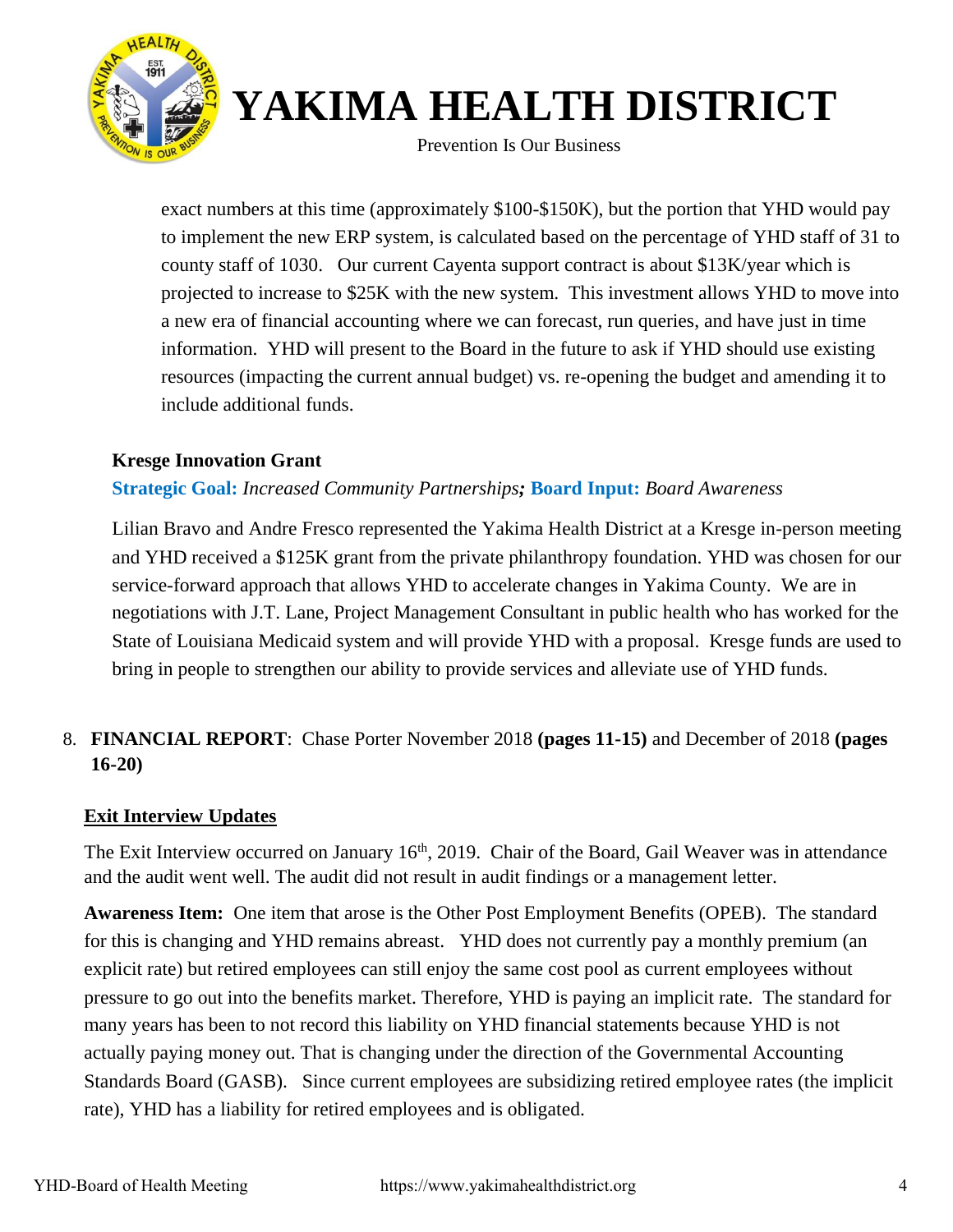

**Prevention Is Our Business** 

**Heightened Security Practices:** this new requirement demands the use of 10 characters in passwords instead of eight. Chase will be in conversation with the county to identify ways that YHD can adopt additional internal IT practices.

#### **November 2018 Budget Summary**

We had a gain in excess revenue of approximately \$43K for the month of November.

#### **November 2018 Revenue and Expenditures**

- Annual budgeted revenues and expenditures are \$5.9M and \$6.1M, respectively.
- Year-to-date budgeted revenue and expenditures are \$5.4M and \$5.6M, respectively.
- Year-to-date actual revenue and expenditures are \$5.5M and 5M, respectively.

#### **Program Updates** please see **(pages 14-15)**

The new Kresge Program is at \$0/month and the year to date is also \$0 (we will see funds from this in the December 2018 financials).

#### **December 2018 Budget Summary**

We had a gain in excess revenue of approximately \$270K for the month of December. **Note:** these are preliminary December financials and the figures will change pending booked assets and depreciation, pensions, OPEB adjustments, accrued leave and 2018 receivables/payables accruals.

#### **December 2018 Revenue and Expenditures**

- Annual budgeted revenues and expenditures are \$5.9M and \$6.1M, respectively.
- Year-ended actual revenue and expenditures are \$6.3M and \$5.6M, respectively.

#### **Program Updates** please see **(pages 19-20)**

Receipt of Foundational Public Health Services (FPHS) monies in the amount of \$139K as well as Kresge monies in the amount of \$124K contributed to the \$270K gain in December of 2018. The new Kresge Program is reflected as program number 173. Kresge funds are similar FPHS as in YHD receives the money in one year but spends the funds in the following year. In summary, YHD receives money for both of these different programs this year and records the revenue, but YHD spends the funds in the following year which will appear as a loss in the year spent.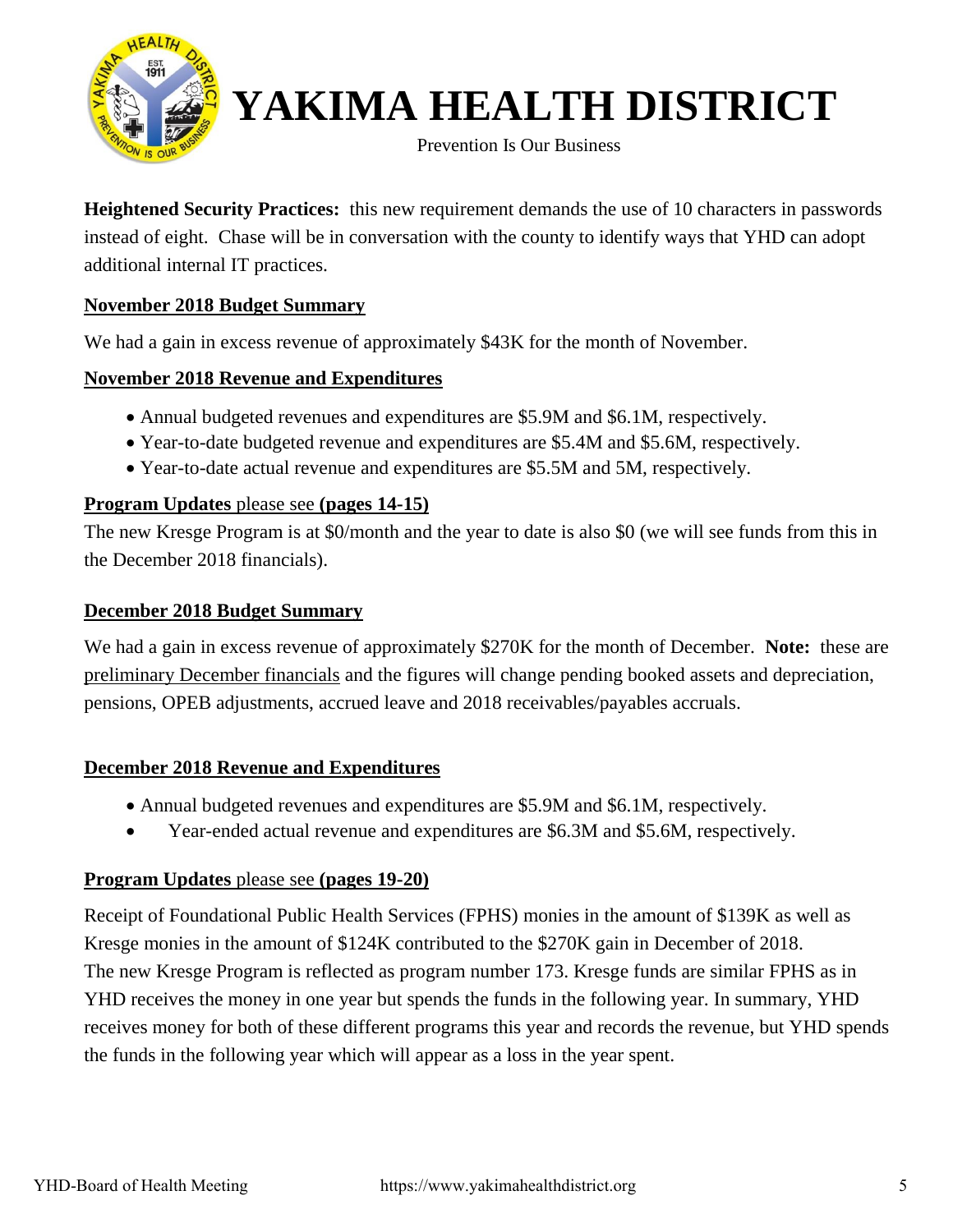

**Prevention Is Our Business** 

| 9. | <b>MOTION:</b> Gail Weaver entertained a motion to approve   <b>MOVE TO APPROVE:</b> Mike Leita |                               |
|----|-------------------------------------------------------------------------------------------------|-------------------------------|
|    | the financial report for the month of November and                                              | <b>SECOND: Barbara Harrer</b> |
|    | December 2018.                                                                                  | $\checkmark$ Approved         |
|    |                                                                                                 | $\Box$ Declined               |
|    |                                                                                                 | $\Box$ Amend                  |

#### 10. **CHIEF OPERATING OFFICER: Ryan Ibach Board Position Updates**

In the past, the Board of Health (BOH) Chair has been held by a county commissioner, but under the former Chair, Rand Elliott, that practice changed resulting in Gail Weaver leading as Chair of the Yakima Health District Board of Health. If a county commissioner is not the Chair, historically, a county commissioner must be the Vice Chair. Since the YHD Vice Chair seat is vacated by Rand Elliott, the Yakima Health District BOH needs a new Vice Chair. Commissioner Ron Anderson has communicated interest in the role.

| 11. <b>MOTION:</b> Gail entertained a motion to approve Ron | <b>MOVE TO APPROVE: Barbara Harrer</b> |
|-------------------------------------------------------------|----------------------------------------|
| Anderson as the Yakima Health District Board of Health      | <b>SECOND:</b> Mike Leita              |
| Vice Chair.                                                 | $\checkmark$ Approved                  |
|                                                             | $\Box$ Declined                        |
|                                                             | $\Box$ Amend                           |
|                                                             |                                        |

#### 12. **HEALTH OFFICER**: Dr. Teresa Everson

#### **Flu Update**

**[2018-2019 Flu Stats](http://yakimacounty.us/DocumentCenter/View/7244/Current-Statistics-PDF)** (graph handed out to each Board of Health attendee). We are officially in active flu season and we have made efforts to reduce influenza spread. We put out a provider advisory and media information. There have been three influenza outbreaks at long-term care facilities so far this season. Statewide there have been 17 deaths compared to 300 deaths last year.

#### **Syphilis**

YHD sent out information and guidelines on Syphilis to providers as we are seeing an increase of Syphilis rates across the state which includes Yakima County, particularly among heterosexual women. The education to providers included information on how to screen and other resources to help reduce spread.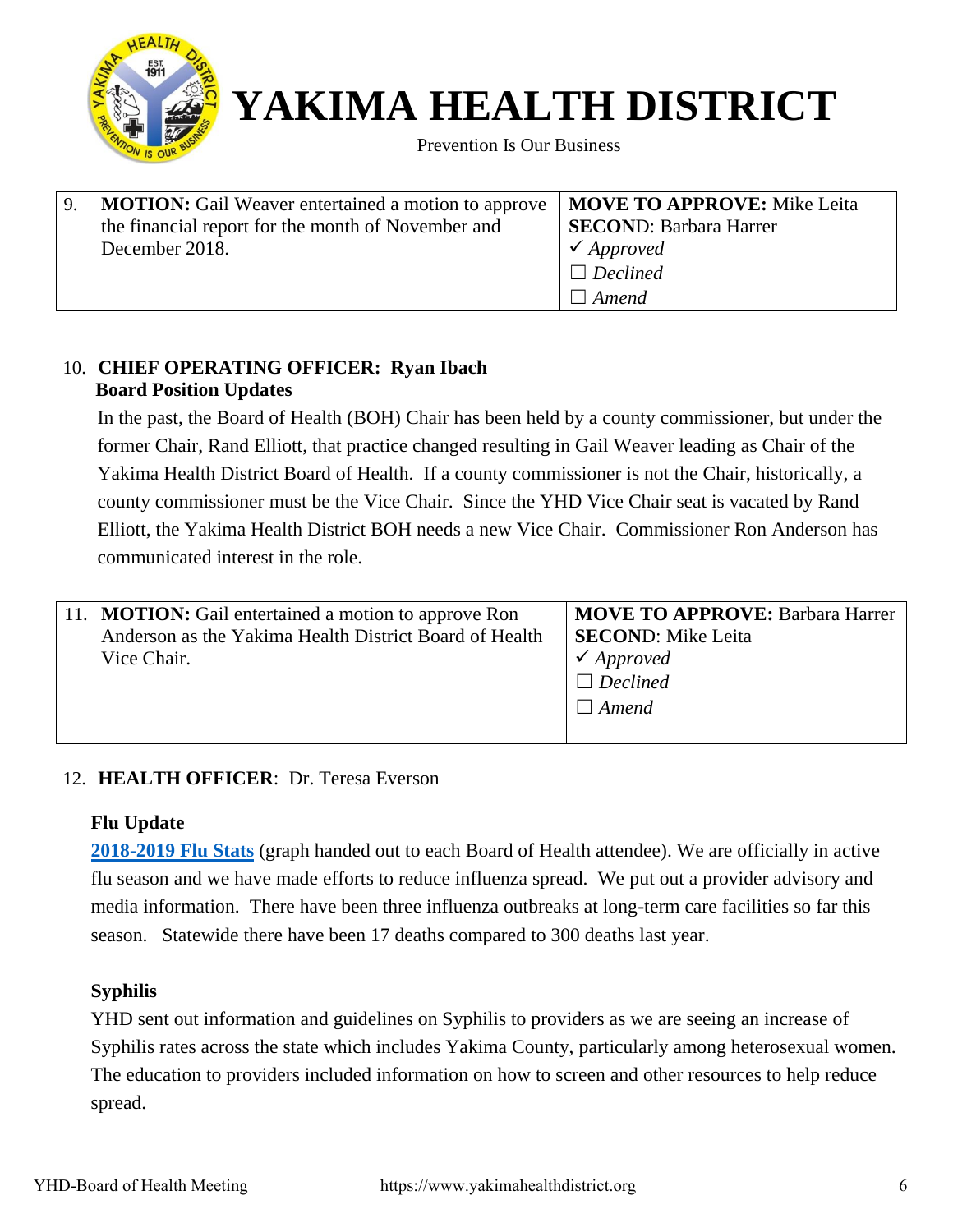

Prevention Is Our Business

#### **Measles**

Measles is a respiratory spread virus through droplets from coughing and sneezing. The virus persists in the air for up to two hours. The infection rate is about 90% or otherwise, 9/10 people would get the virus after exposure to someone having measles if not vaccinated. The U.S. eradicated measles in 2000. There are no naturally occurring measles in the U.S. anymore. All measles outbreaks result from travel to/from an area outside U.S. borders. We are seeing more cases in the states because of decreased community vaccination rates. 32/36 of the current confirmed cases are unimmunized; four we have been unable to verify vaccination status. There has been one hospitalization.

- 2/3 of the cases are among children under the age of 11
- one adult
- and the remaining have been between 11-18 years of age

There are other impacts to measles, like pneumonia, ear infections, encephalitis and death.

#### 13. **DISEASE CONTROL**: Melissa Sixberry

#### **Needle Exchanges Hours Update**

The Yakima Health District is extending service hours to last between 12:30-3:30p.m. We are working with city officials in Toppenish and local business owners to expand services throughout the county. Emily Contreras, Ryan Ibach, Melissa Sixberry will attend the Toppenish City council meeting next Monday to present, the demand for services.

#### 14. **ENVIRONMENTAL HEALTH (EH):** Holly Myers

#### **True Point Accela (Citizen Access)**

YHD is working with the County to make a citizen portal available to allow citizens access to EH records. This will save staff time and prevent staff from having to look up and send client the information.

#### **Pest Management Presentation by the Washington State Department of Health at Zirkle Fruit**

YHD will attend this presentation due to the complaints we sometimes receive about over sprays from neighbors of agricultural entities.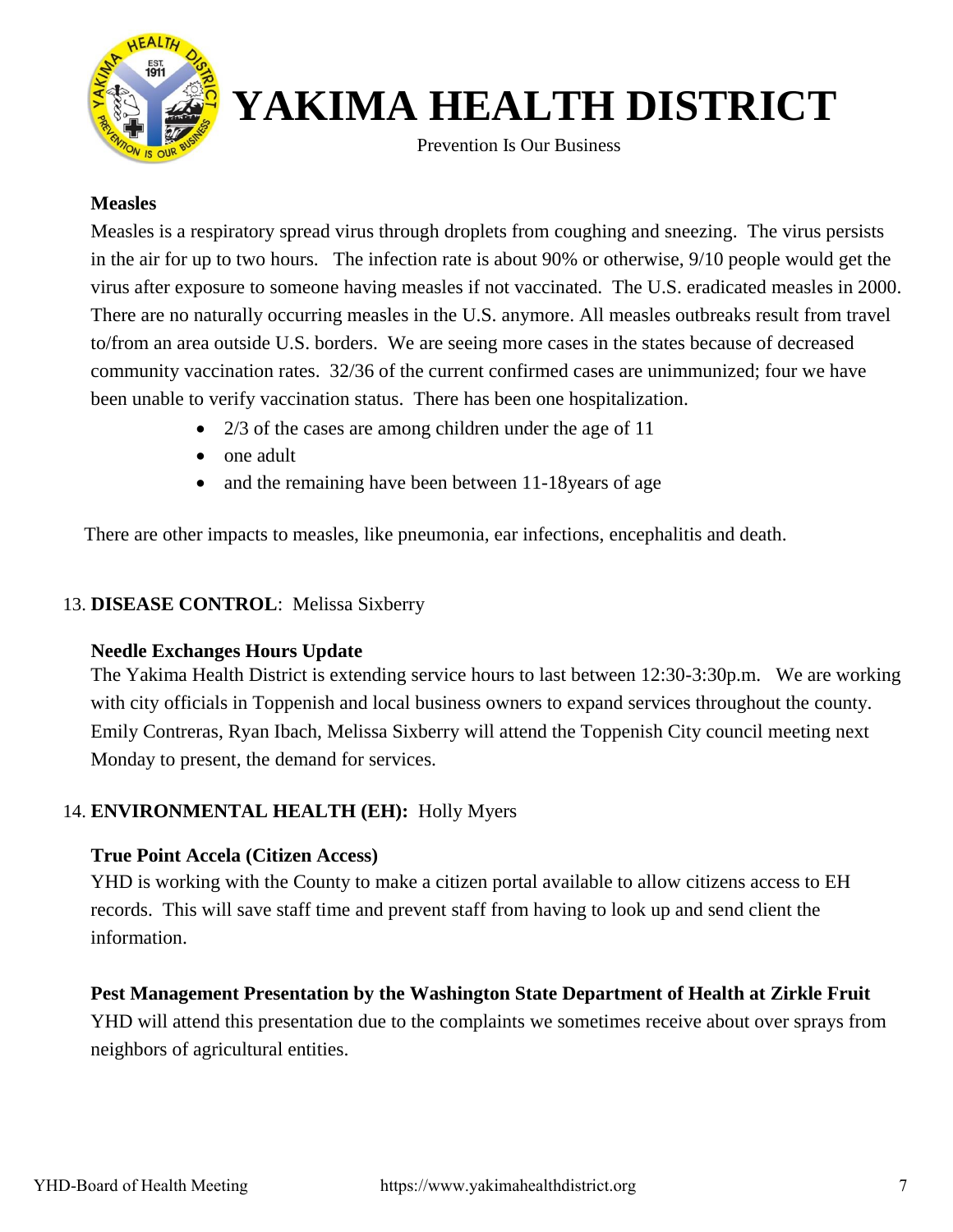

**Prevention Is Our Business** 

#### **Wildfire Smoke Work Group Update**

YHD continues to work with the state, other local health jurisdictions and health officers to create a guidance document for wildfire smoke impact communications and related closures.

### 15. **PUBLIC HEALTH PARTNERSHIPS:** Lilian Bravo

#### **Prescription Take Back Boxes Updates,**

YHD continues to work with Safe Yakima Valley. This partnership will place another box at Central Washington Family Medicine on 24<sup>th</sup> and Lincoln (News Release) to come.

| 16. MOTION: Gail Weaver entertained a motion to adjourn<br>the meeting at 10:00a.m. | <b>MOVE TO APPROVE: Barbara Harrer</b><br><b>SECOND:</b> Norm Childress<br>$\checkmark$ Approved<br>$\Box$ Declined<br>  Amend |
|-------------------------------------------------------------------------------------|--------------------------------------------------------------------------------------------------------------------------------|
|-------------------------------------------------------------------------------------|--------------------------------------------------------------------------------------------------------------------------------|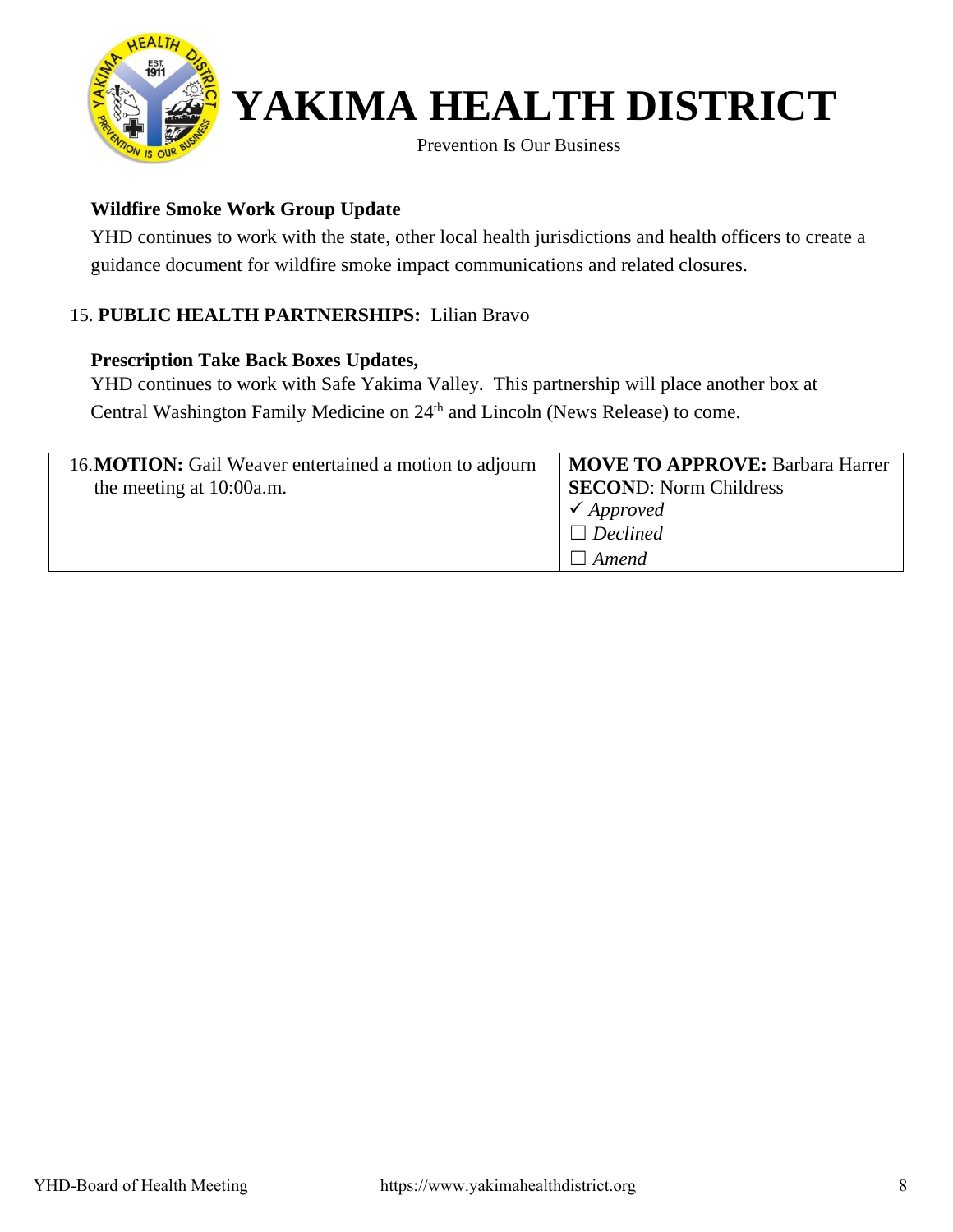#### **YAKIMA HEALTH DISTRICT BOARD OF HEALTH VOUCHERS APPROVAL**

The following vouchers/warrants are approved for payment:

| Fund 625-01 - From General Ledger Report (FMS) |               |              |
|------------------------------------------------|---------------|--------------|
| A/P Batch & Cash Voucher#                      | <b>Amount</b> |              |
| 1/15/2019 B#390661                             | \$124,500.84  |              |
| 1/31/2019 B#391128                             | \$233,188.62  |              |
| 1/31/2019 B#391310                             | \$8.67        |              |
|                                                |               |              |
| Indirect Costs- Yakima County                  | \$2,142.67    |              |
| <b>GIS Fixed cost</b>                          | \$574.83      |              |
| <b>Technology Services Cost</b>                | \$13,010.75   |              |
| Inter-Fund 113407                              | \$1,565.02    |              |
| Inter-Fund 113411                              | \$10.00       |              |
|                                                |               |              |
|                                                |               |              |
|                                                |               |              |
|                                                |               |              |
| Total Claims & Warrants, above                 |               | \$375,001.40 |
| Payroll Remittance to Key Bank                 |               |              |
| B#112862                                       | \$85,491.15   |              |
| 92852                                          | \$165,026.78  |              |
| 93053                                          | $-59,134.32$  |              |
| 93055                                          | $-5374.61$    |              |
| 93060                                          | $-$44,901.72$ |              |
| 112902                                         | \$175.00      |              |
| Total payroll paid this month                  |               |              |
| <b>Total Payroll</b>                           |               | \$196,282.28 |
| <b>TOTAL PAYMENTS</b>                          |               | \$571,283.68 |

All of the above January expenditures are approved for payment in the amount of **\$571,283.68** this 27th day of February 2019.

**Board of Health Chair** 

**\_\_\_\_\_\_\_\_\_\_\_\_\_\_\_\_\_\_\_\_\_\_\_\_\_\_\_\_\_\_\_\_**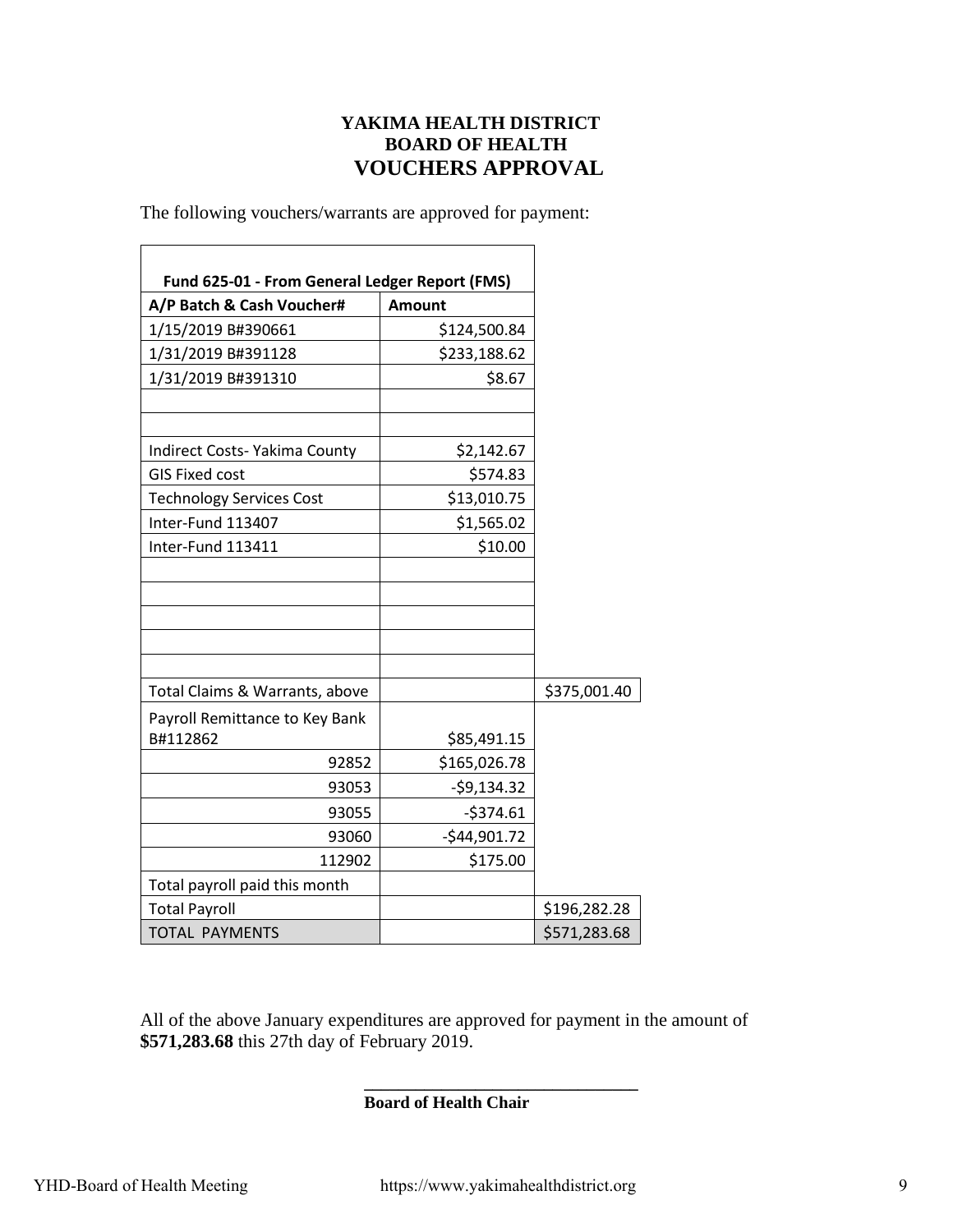

Yakima Health District 1210 Ahtanum Ridge Drive Union Gap, WA 98903 Phone (509) 249-6549 Fax (509) 249-6649

#### **YAKIMA COUNTY HEALTH DISTRICT**

**For the month of January 2019**

#### **REVIEW OF PRELIMINARY FINANCIAL STATEMENTS**

#### **8.33% OF THE BUDGET**

| 2019<br>Janu | <b>Net</b><br>.ossl<br>.<br><b>income</b> |  | $\overline{\phantom{a}}$<br>ാച<br>ര.ാാ |  |
|--------------|-------------------------------------------|--|----------------------------------------|--|

#### **Budget to Actual comparison- Year to date as of 1/31/2019**

|                                                  | Revenue                                                 |       | <b>Expenditures</b>                                         |       |
|--------------------------------------------------|---------------------------------------------------------|-------|-------------------------------------------------------------|-------|
| Fiscal Year 2019 Total Adopted Budget            | 6,469,128                                               |       | 6,589,516                                                   |       |
| <b>Allocated Budget YTD</b>                      | 539,094                                                 |       | 549,126                                                     |       |
| Budget % to total adopted budget                 | 8.33%                                                   |       | 8.33%                                                       |       |
| <b>Subtotals Actuals</b>                         | 522,825                                                 | 8.08% | 443,439                                                     | 6.73% |
| Actuals - Pass Thru Programs (Indirect Costs)    | 0                                                       |       | 1,055                                                       | 0.02% |
| <b>Total Actuals</b>                             | 522,825                                                 |       | 444,494                                                     |       |
| Total actuals % to total adopted budget          | 8.08%                                                   |       | 6.75%                                                       |       |
| Actual compared to total adopted budget          | (5,946,303)                                             |       | (6, 145, 022)                                               |       |
| <b>Actual compared to allocated budget - YTD</b> | (16, 269)                                               |       | (104, 632)                                                  |       |
| As of January 31, 2019                           | Actual Revenue is<br>less than budget by<br>this amount |       | Actual Expenditure is<br>less than budget by<br>this amount |       |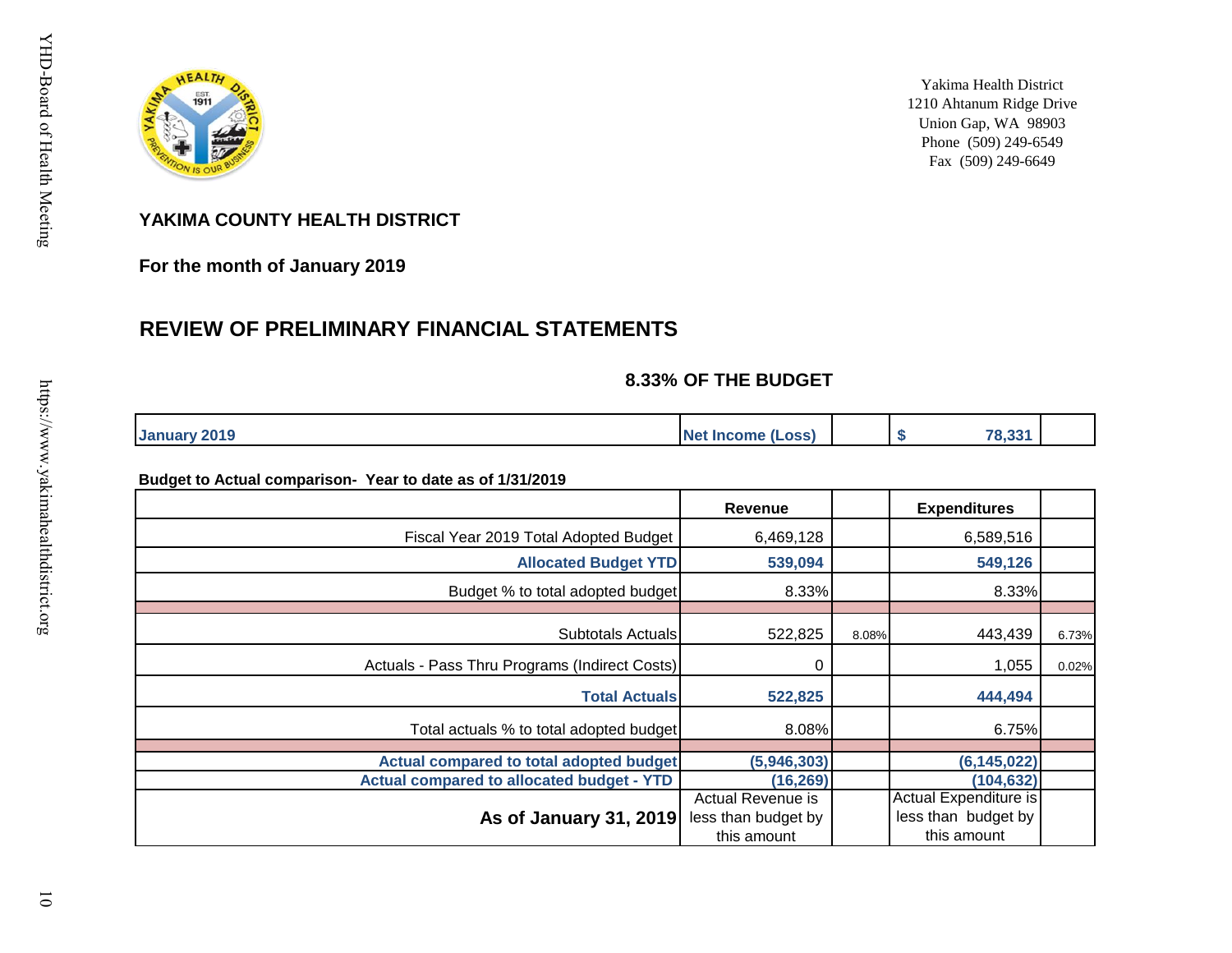

**EST.**<br>1911

### **Yakima Health District**

**Income Statement**

| Ø<br>January 2019                       |                | <b>Monthly</b> | Year-End          |             |                |  |
|-----------------------------------------|----------------|----------------|-------------------|-------------|----------------|--|
|                                         |                |                |                   |             | <b>11 Mo's</b> |  |
|                                         | Actual         | <b>Budget</b>  | <b>Difference</b> | 2019 Budget | Remaining      |  |
| Revenue                                 |                |                |                   |             |                |  |
| <b>Public Health Funding</b>            | 87,707         | 87,707         | (0)               | 1,052,482   | 964,775        |  |
| <b>Foundational Public Health</b>       |                | 11,577         | (11, 577)         | 138,923     | 138,923        |  |
| Federal                                 | 46,711         | 69,529         | (22, 818)         | 834,350     | 787,639        |  |
| <b>State</b>                            | 25,114         | 24,586         | 528               | 295,034     | 269,920        |  |
| Yakima County                           | 12,500         | 12,500         |                   | 150,000     | 137,500        |  |
| Fees, Permits Licensing                 | 118,519        | 105,221        | 13,298            | 1,262,651   | 1,144,132      |  |
| <b>Developmental Disabilities</b>       | 176,321        | 213,853        | (37, 532)         | 2,566,238   | 2,389,917      |  |
| Nongovernmental Contributions           | 7,000          | 10,371         | (3,371)           | 124,450     | 117,450        |  |
| Investment Income                       | 48,953         | 3,750          | 45,203            | 45,000      | (3,953)        |  |
| Other                                   | 1              |                |                   |             | (1)            |  |
| <b>Total Revenue</b>                    | 522,825        | 539,094        | (16, 269)         | 6,469,128   | 5,946,303      |  |
| <b>Expenses</b>                         |                |                |                   |             |                |  |
| Salaries & Wages                        | 155,518        | 163,162        | (7,644)           | 1,957,950   | 1,802,432      |  |
| <b>Benefits-Direct</b>                  | 59,453         | 67,106         | (7,653)           | 805,266     | 745,813        |  |
| Payroll Expense                         | 214,970        | 230,268        | (15, 297)         | 2,763,216   | 2,548,246      |  |
| <b>Enhanced Program</b>                 |                | 25,000         | (25,000)          | 300,000     | 300,000        |  |
| Advertising/Promotional                 |                | 1,354          | (1, 354)          | 16,250      | 16,250         |  |
| <b>BOH Meeting Supplies</b>             | 25             | 83             | (58)              | 1,000       | 975            |  |
| <b>Computer Expense</b>                 |                | 763            | (763)             | 9,158       | 9,158          |  |
| Copies & Printing                       | 1,787          | 1,625          | 162               | 19,500      | 17,713         |  |
| <b>Employee Recognition</b>             |                | 53             | (53)              | 630         | 630            |  |
| <b>Janitorial Services</b>              | 1,595          | 2,583          | (988)             | 31,000      | 29,405         |  |
| <b>Janitorial Supplies</b>              | 271            | 267            | 4                 | 3,200       | 2,929          |  |
| Membership Dues                         | 11,961         | 1,282          | 10,679            | 15,385      | 3,424          |  |
| <b>Office Supplies</b>                  | 265            | 1,150          | (885)             | 13,800      | 13,535         |  |
| <b>Operating Supplies</b>               | 1,761          | 1,564          | 197               | 18,767      | 17,006         |  |
| Postage                                 | 552            | 958            | (406)             | 11,500      | 10,948         |  |
| Telephone                               | 1,108          | 2,356          | (1, 249)          | 28,275      | 27,167         |  |
| Professional Services - Accounting      | $\overline{a}$ | 1,667          | (1,667)           | 20,000      | 20,000         |  |
| Professional Services - County Indirect | 2,143          | 1,276          | 866               | 15,315      | 13,172         |  |
| Professional Services - Health Officer  | 4,670          | 6,667          | (1,997)           | 80,000      | 75,330         |  |
| Professional Services - Legal           |                | 1,246          | (1, 246)          | 14,950      | 14,950         |  |
| Professional Services - Technology      | 13,011         | 13,118         | (107)             | 157,412     | 144,401        |  |
| Professional Services - Other           | 3,022          | 8,047          | (5,024)           | 96,558      | 93,536         |  |
| Provider Serv-Medical (Fed)             | 9,029          | 16,663         | (7,635)           | 199,960     | 190,931        |  |
| Provider Serv-Medical (State)           | 2,706          | 8,837          | (6, 130)          | 106,040     | 103,334        |  |
| Provider Services - DD                  | 158,687        | 188,730        | (30,043)          | 2,264,761   | 2,106,074      |  |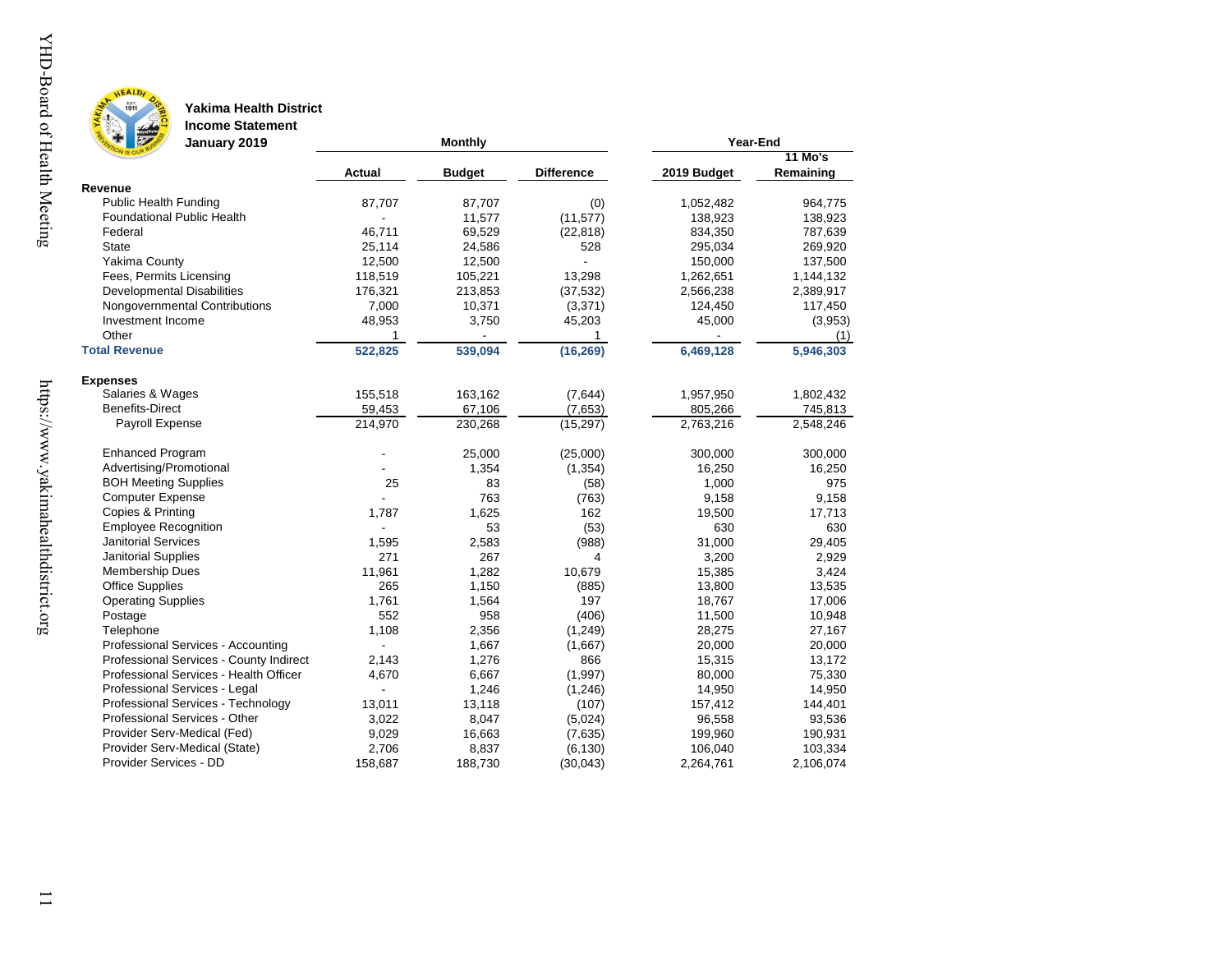

YHD-Board of Health Meeting

#### **Yakima Health District**

**Income Statement**

| <b>REAL PROPERTY</b><br>January 2019 |          | <b>Monthly</b> | Year-End          |             |                      |
|--------------------------------------|----------|----------------|-------------------|-------------|----------------------|
|                                      | Actual   | <b>Budget</b>  | <b>Difference</b> | 2019 Budget | 11 Mo's<br>Remaining |
| <b>Expenses (Cont.)</b>              |          |                |                   |             |                      |
| <b>Contracted Services</b>           | 879      | 4,117          | (3,238)           | 49,400      | 48,521               |
| Temp Worker                          |          | 208            | (208)             | 2,500       | 2,500                |
| <b>Client's Related Expenses</b>     |          | 42             | (42)              | 500         | 500                  |
| <b>Interpreting Services</b>         |          | 38             | (38)              | 450         | 450                  |
| Laboratory & Pharmacy Supplies       | 229      | 496            | (267)             | 5,950       | 5,721                |
| <b>Bank Fees</b>                     |          | 92             | (92)              | 1,100       | 1,100                |
| Fuel                                 | 649      | 1,517          | (868)             | 18,201      | 17,552               |
| Insurance                            | 3,378    | 3,378          | (0)               | 40,538      | 37,160               |
| Miscellaneous                        | 91       | 333            | (242)             | 4,000       | 3,909                |
| <b>Operating Rental &amp; Leases</b> | 6,345    | 6,765          | (419)             | 81,177      | 74,832               |
| <b>Rent Storage</b>                  | 219      | 209            | 10                | 2,509       | 2,290                |
| Repair & Maintenance (Car/Bldg.)     | 775      | 1,498          | (723)             | 17,975      | 17,200               |
| Small Tools & Equip/Asset Repl.      |          | 535            | (535)             | 6,425       | 6,425                |
| Training                             | 1,139    | 4,751          | (3,612)           | 57,010      | 55,871               |
| Travel                               | 8,060    | 14,268         | (6,207)           | 171,210     | 163,150              |
| <b>Utilities</b>                     | 1,949    | 2,089          | (140)             | 25,070      | 23,121               |
| Close Out Indirect Program           | (6, 345) | (5,968)        | (377)             | (71, 616)   | (65, 271)            |
| Less Pass-Through Expenses           | (438)    | (797)          | 359               | (9,560)     | (9, 122)             |
| <b>Total Expenses</b>                | 444,494  | 549,126        | (104, 632)        | 6,589,516   | 6,145,022            |
| <b>Excess/(Loss on) Revenue</b>      | 78,331   | (10, 032)      | 88,363            | (120, 388)  | (198, 719)           |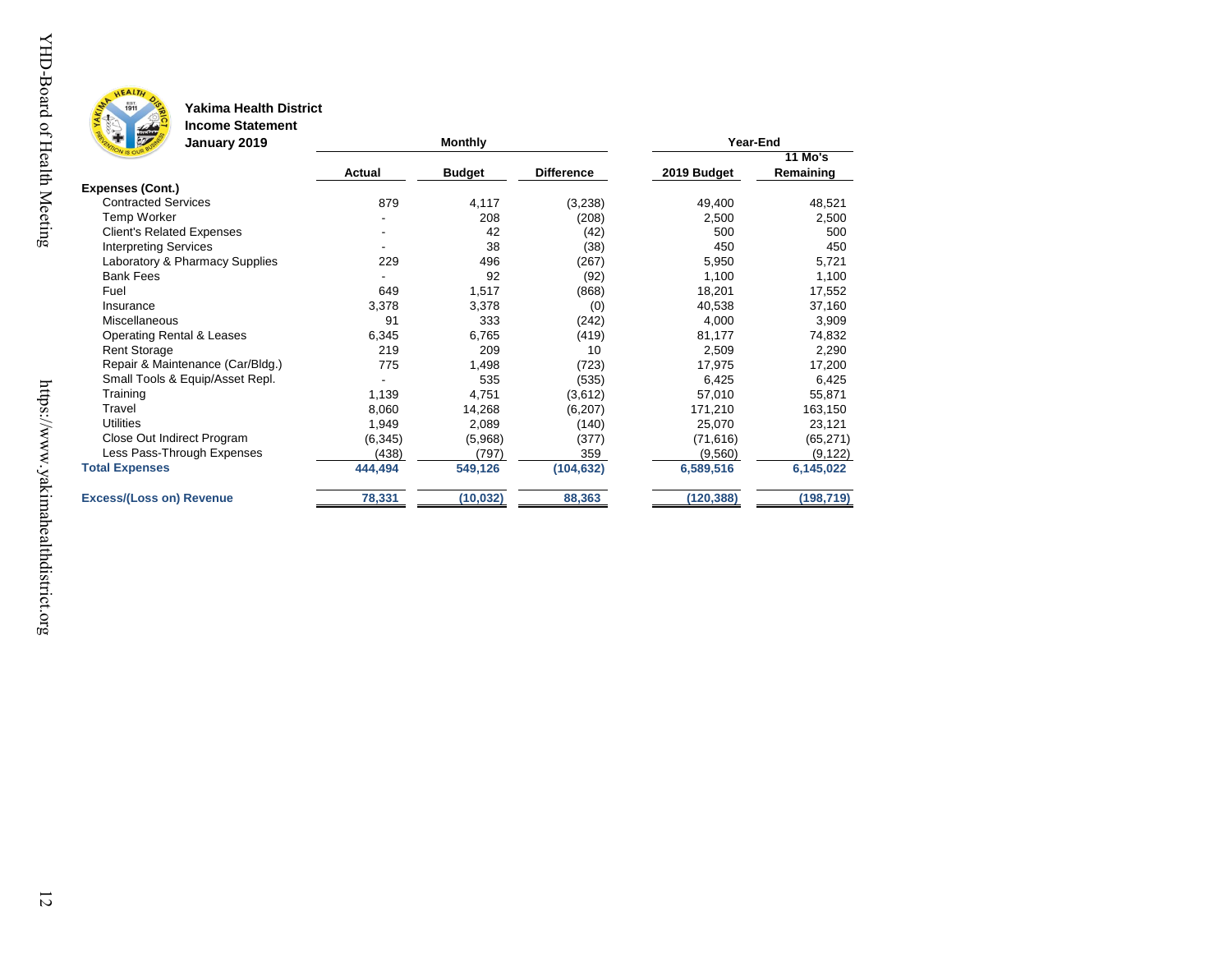| YHD-Board of                  |             | YAKIMA HEALTH DISTRICT<br>Preliminary Monthly Financial Summary by Program for January 2019<br><b>Budget YTD Percentage</b> |                 |                 |                                      | <b>Yrly Budget Rev</b><br>6,469,128 | <b>Yrly budget Exp</b><br>6,589,516 Original |               |                                         |                                |                                     |                                               |                             |
|-------------------------------|-------------|-----------------------------------------------------------------------------------------------------------------------------|-----------------|-----------------|--------------------------------------|-------------------------------------|----------------------------------------------|---------------|-----------------------------------------|--------------------------------|-------------------------------------|-----------------------------------------------|-----------------------------|
|                               |             | 8.08%<br>6.75%<br>Actual - Year to Date (YTD)                                                                               |                 | 8.33%           | 8.33%<br>Budget - Year To Date (YTD) |                                     | <b>Budget Variance</b><br>from YTD actual    | Year to date  | Year to date                            | Admin &<br>Support<br>Programs |                                     |                                               |                             |
| <b>Health Meeting</b>         | Prog<br>No. | <b>Program Description</b>                                                                                                  | Revenue         | Expense         | Net                                  | Revenue                             | Expense                                      | Net           | Amount (Over) or<br><b>Under Budget</b> | Actuals<br>(Expenses<br>only)  | <b>Budget</b><br>(Expenses<br>only) | Amount<br>(Over) or<br>Under<br><b>Budget</b> | Comments                    |
|                               | 111         | <b>YHD Vehicles</b>                                                                                                         |                 |                 | (106)                                | $\sim$                              | $\sim$                                       | $\sim$        | (106)                                   |                                |                                     |                                               |                             |
|                               | 100         | Administrator & Health Officer                                                                                              | 48,953          | (0)             | 48,953                               | 3,750                               | $\blacksquare$                               | 3,750         | 45,203                                  | 36,569                         | 32,016                              | (4, 553)                                      | Gain on Inv. Interest       |
|                               | 110         | <b>Information Systems</b>                                                                                                  |                 | ÷.              | ÷                                    |                                     |                                              |               |                                         | 2,602                          | 6,209                               | 3,607                                         |                             |
|                               | 113         | <b>Strategic Planning and Partnership</b>                                                                                   | 13,925          | 19,021          | (5,096)                              | 18,168                              | 17,623                                       | 545           | (5,641)                                 |                                |                                     |                                               | <b>FPHS Funds - \$5,096</b> |
|                               | 120         | <b>Community Health Administration</b>                                                                                      | ч.              | $\Omega$        | (0)                                  | $\sim$                              | $\sim$                                       | ÷.            | (0)                                     | 1,557                          | 1,621                               | 64                                            |                             |
|                               | 130         | <b>Building, Fixtures</b>                                                                                                   |                 |                 | $\blacksquare$                       | $\sim$                              | ч.                                           | ×.            | $\sim$                                  | 6,345                          | 6,765                               | 419                                           |                             |
|                               | 150         | <b>EH Administration</b>                                                                                                    | $\sim$          | $\sim$          | $\sim$                               | $\sim$                              | $\sim$                                       | $\omega$      | $\sim$                                  | 10,752                         | 9,889                               | (863)                                         |                             |
|                               | 160         | <b>Business Management</b>                                                                                                  | $\overline{1}$  | ÷.              | $\mathbf{1}$                         |                                     |                                              | $\sim$        | $\blacktriangleleft$                    | 25,333                         | 26,668                              | 1,335                                         |                             |
|                               | 161         | <b>Bus Mgmt Unallocated</b>                                                                                                 | 3,333           | 124             | 3,210                                | 3,333                               | 3,028                                        | 306           | 2,904                                   |                                |                                     |                                               |                             |
|                               | 170         | Personnel                                                                                                                   |                 |                 |                                      |                                     |                                              |               | $\Omega$                                | 2,142                          | 2,054                               | (88)                                          |                             |
|                               | 171         | <b>Agency Training</b>                                                                                                      | 917             | 1,242           | (326)                                | 917                                 | 564                                          | 353           | (679)                                   |                                |                                     |                                               |                             |
|                               | 172         | HR Legal/Sound Employment                                                                                                   | 708             | $\sim$          | 708                                  | 708                                 | 350                                          | 358           | 350                                     |                                |                                     |                                               |                             |
|                               | 173         | <b>Kresge Contribution</b>                                                                                                  |                 | 3,469           | (3, 469)                             | 10,371                              | 10,371                                       |               | (3, 469)                                |                                |                                     |                                               | Revenue received PY         |
| ntps                          | 221         | <b>SNAP ED</b>                                                                                                              | 1,524           | 1,274           | 250                                  | 2,548                               | 2,298                                        | 250           | ÷.                                      |                                |                                     |                                               |                             |
|                               | 223         | <b>Tobacco Prevention &amp; Education</b>                                                                                   | 1,281           | 1,281           | $\sim$                               | 667                                 | 667                                          | $\sim$        | $\sim$                                  |                                |                                     |                                               |                             |
|                               | 225         | <b>Child Death Review</b>                                                                                                   | 542             | 417             | 124                                  | 542                                 | 417                                          | 125           | (0)                                     |                                |                                     |                                               |                             |
|                               | 290         | Medicaid Admin Match- YHD                                                                                                   |                 | 2,073           | (2,073)                              | 4,167                               | 1,324                                        | 2,843         | (4,916)                                 |                                |                                     |                                               |                             |
|                               | 309         | <b>Medical Records</b>                                                                                                      | 652             | 396             | 256                                  | 542                                 | 319                                          | 223           | 33                                      |                                |                                     |                                               |                             |
|                               |             |                                                                                                                             |                 |                 |                                      |                                     |                                              |               |                                         |                                |                                     |                                               |                             |
|                               | 320         | <b>DOHCC - Immunizations</b>                                                                                                |                 | $\blacksquare$  |                                      |                                     |                                              |               |                                         |                                |                                     |                                               |                             |
|                               | 321         | <b>DOHCC-Prenatal Hep B</b>                                                                                                 | 292             |                 | 292                                  | 375                                 | 120                                          | 256           | 36                                      |                                |                                     |                                               |                             |
|                               | 322         | <b>Immunization Promotion</b>                                                                                               | 2.914           | 2,367           | 548                                  | 1.822                               | 1,521                                        | 301           | 246                                     |                                |                                     |                                               |                             |
|                               | 325         | <b>State Vaccine Monitoring</b>                                                                                             | $\sim$          | 39              | (39)                                 | <b>A</b>                            | $\sim$                                       | $\sim$        | (39)                                    |                                |                                     |                                               |                             |
|                               | 331         | <b>STD - DOH staff</b>                                                                                                      | 1.860           | 1.318           | 542                                  | 1.456                               | 1.254                                        | 202           | 340                                     |                                |                                     |                                               |                             |
|                               | 332         | STD-Yakima                                                                                                                  | 12,708          | 8,648           | 4,061                                | 12,708                              | 12,322                                       | 387           | 3,674                                   |                                |                                     |                                               |                             |
|                               | 349<br>350  | <b>Tuberculosis Program</b><br><b>HIV Testing</b>                                                                           | 14,583<br>6,598 | 21,080<br>6,598 | (6, 496)<br>$\sim$                   | 16,962<br>8,253                     | 16,568<br>8,253                              | 394<br>$\sim$ | (6, 891)<br>$\sim$                      |                                |                                     |                                               | DOH to renew contract       |
|                               | 351         | <b>HIV PrEP</b>                                                                                                             | 1,398           | 1,398           | $\sim$                               | 751                                 | 751                                          |               | $\sim$                                  |                                |                                     |                                               |                             |
| /www.yakimahealthdistrict.org | 352         | <b>Adult Viral Hepatitis</b>                                                                                                | 6,244           | 6,340           | (96)                                 | 6,487                               | 6,154                                        | 333           | (429)                                   |                                |                                     |                                               |                             |
|                               | 390         | <b>Other Comm Diseases</b>                                                                                                  | 28,667          | 25,762          | 2,904                                | 36,077                              | 35,556                                       | 521           | 2,383                                   |                                |                                     |                                               |                             |
|                               | 430         | Colon Screening                                                                                                             | 1,904           | 1,660           | 244                                  | 3,681                               | 3,451                                        | 230           | 14                                      |                                |                                     |                                               |                             |
|                               | 431         | <b>Breast/Cervical Cancer-Direct</b><br>Services/Operation                                                                  | 31,208          | 32,178          | (970)                                | 43,676                              | 43,101                                       | 575           | (1, 545)                                |                                |                                     |                                               |                             |
|                               | 441         | <b>BCHP-Region: Mgmt. Costs</b>                                                                                             | $\sim$          | $\sim$          | $\sim$                               | $\sim$                              | $\sim$                                       | $\sim$        | $\sim$                                  |                                |                                     |                                               |                             |
|                               | 520         | <b>Drinking Water</b>                                                                                                       | 11,267          | 4,737           | 6,530                                | 5,833                               | 5,700                                        | 133           | 6,397                                   |                                |                                     |                                               |                             |
|                               | 522         | Water Quality- Sanitary Survey                                                                                              | 333             | ÷.              | 333                                  | 1.000                               | 757                                          | 243           | 90                                      |                                |                                     |                                               |                             |
|                               | 523         | <b>DOE Well Drilling Inspections</b>                                                                                        | 1,667           | 2,734           | (1,068)                              | 2,500                               | 2,162                                        | 338           | (1, 405)                                |                                |                                     |                                               |                             |
|                               | 530         | Solid Waste Permits/Tonnage                                                                                                 | 3,296           | 3,731           | (435)                                | 3,761                               | 3,699                                        | 62            | (497)                                   |                                |                                     |                                               |                             |
|                               | 531         | Solid Waste Nuisances                                                                                                       | 4,636           | 4,310           | 325                                  | 4,753                               | 4,432                                        | 321           | $5\overline{)}$                         |                                |                                     |                                               |                             |
|                               | 532         | Solid Waste Facilities                                                                                                      | 2,836           | 1,109           | 1,727                                | 3,595                               | 2,362                                        | 1,233         | 494                                     |                                |                                     |                                               |                             |
|                               | 533         | <b>Bio-Solids</b>                                                                                                           |                 | 128             | (128)                                | 337                                 | 287                                          | 50            | (178)                                   |                                |                                     |                                               |                             |
|                               | 534         | Proper Syringes Program Outreach                                                                                            | 498             | 420             | 78                                   | 554                                 | 508                                          | 46            | 32                                      |                                |                                     |                                               |                             |
|                               |             | 540 OSS & Land Develop                                                                                                      | 38,320          | 30,000          | 8.320                                | 33,883                              | 33,875                                       | $9^{\circ}$   | 8.312                                   |                                |                                     |                                               |                             |

| Internal Serv- Vehicles/Copiers   Personal Health Program |                           | Environ. Health Program          |
|-----------------------------------------------------------|---------------------------|----------------------------------|
| Admin & Support                                           | Communicable Disease Prog | Developmental Disability Program |
| Assets replacements/PERS1                                 | Adult Hepatitis Program   | <b>Vital Records</b>             |
| Agency Trg/HR Legal                                       | Breast & Colon Program    | Indirect cost Rate Allocation    |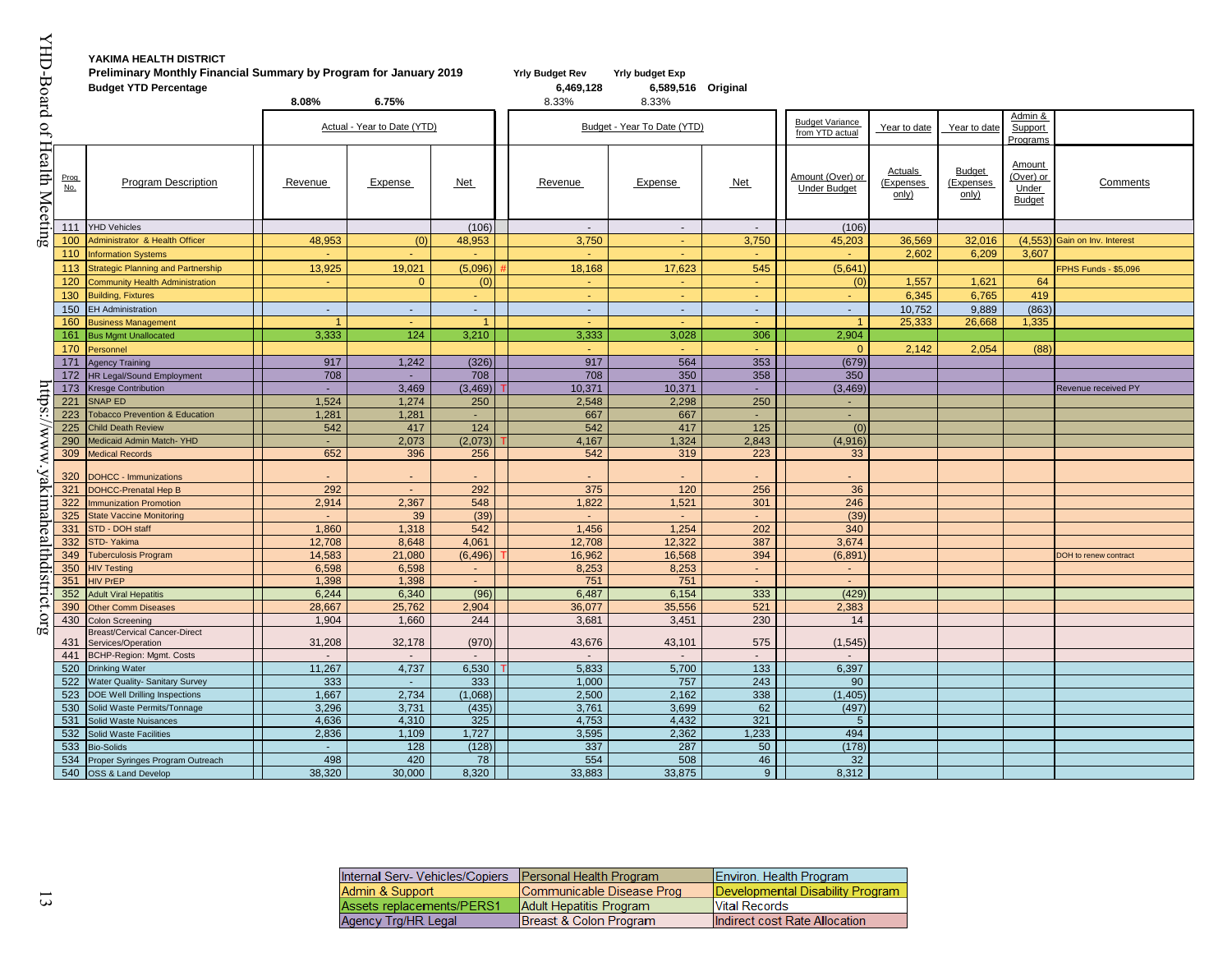### **Budget YTD Percentage 6,469,128 6,589,516 Original**

**Comments** 

| Program Description     |                                                                                                                                                                                                                                                                                                       | Actual - Year to Date (YTD)                                                              |                                                                                               |                                                                                      | Budget - Year To Date (YTD)                                                                                   |                                                                                                     | <b>Budget Variance</b><br>from YTD actual                             | Year to date                                                                                 | Year to date                        | Admin &<br>Support                                   |                      |
|-------------------------|-------------------------------------------------------------------------------------------------------------------------------------------------------------------------------------------------------------------------------------------------------------------------------------------------------|------------------------------------------------------------------------------------------|-----------------------------------------------------------------------------------------------|--------------------------------------------------------------------------------------|---------------------------------------------------------------------------------------------------------------|-----------------------------------------------------------------------------------------------------|-----------------------------------------------------------------------|----------------------------------------------------------------------------------------------|-------------------------------------|------------------------------------------------------|----------------------|
|                         |                                                                                                                                                                                                                                                                                                       |                                                                                          |                                                                                               |                                                                                      |                                                                                                               |                                                                                                     |                                                                       |                                                                                              |                                     | Programs                                             |                      |
|                         | Revenue                                                                                                                                                                                                                                                                                               | Expense                                                                                  | Net                                                                                           | Revenue                                                                              | Expense                                                                                                       | Net                                                                                                 | Amount (Over) or<br><b>Under Budget</b>                               | Actuals<br>(Expenses<br>only)                                                                | <b>Budget</b><br>(Expenses<br>only) | Amount<br>(Over) or<br><b>Under</b><br><b>Budget</b> | Co                   |
|                         | 1,417                                                                                                                                                                                                                                                                                                 | 714                                                                                      | 703                                                                                           | 1,417                                                                                | 1.387                                                                                                         | 29                                                                                                  | 674                                                                   |                                                                                              |                                     |                                                      |                      |
| <b>Food Inspections</b> | 43.556                                                                                                                                                                                                                                                                                                | 43,717                                                                                   | (161)                                                                                         | 36,250                                                                               | 36.212                                                                                                        | 38                                                                                                  | (199)                                                                 |                                                                                              |                                     |                                                      |                      |
| <b>Food Education</b>   | 1,542                                                                                                                                                                                                                                                                                                 | 3,818                                                                                    | (2, 276)                                                                                      | 5,708                                                                                | 5,658                                                                                                         | 50                                                                                                  | (2, 326)                                                              |                                                                                              |                                     |                                                      |                      |
| School Food Program     |                                                                                                                                                                                                                                                                                                       |                                                                                          |                                                                                               |                                                                                      |                                                                                                               |                                                                                                     |                                                                       |                                                                                              |                                     |                                                      |                      |
| tinerant Food Program   |                                                                                                                                                                                                                                                                                                       |                                                                                          |                                                                                               |                                                                                      |                                                                                                               |                                                                                                     |                                                                       |                                                                                              |                                     |                                                      |                      |
|                         |                                                                                                                                                                                                                                                                                                       |                                                                                          |                                                                                               |                                                                                      |                                                                                                               |                                                                                                     |                                                                       |                                                                                              |                                     |                                                      |                      |
|                         |                                                                                                                                                                                                                                                                                                       |                                                                                          |                                                                                               |                                                                                      |                                                                                                               |                                                                                                     |                                                                       |                                                                                              |                                     |                                                      | <b>Increased FTE</b> |
|                         |                                                                                                                                                                                                                                                                                                       |                                                                                          |                                                                                               |                                                                                      |                                                                                                               |                                                                                                     |                                                                       |                                                                                              |                                     |                                                      |                      |
|                         |                                                                                                                                                                                                                                                                                                       |                                                                                          |                                                                                               |                                                                                      |                                                                                                               |                                                                                                     |                                                                       |                                                                                              |                                     |                                                      |                      |
|                         |                                                                                                                                                                                                                                                                                                       |                                                                                          |                                                                                               |                                                                                      |                                                                                                               |                                                                                                     |                                                                       |                                                                                              |                                     |                                                      |                      |
|                         |                                                                                                                                                                                                                                                                                                       |                                                                                          |                                                                                               |                                                                                      |                                                                                                               |                                                                                                     |                                                                       |                                                                                              |                                     |                                                      |                      |
|                         |                                                                                                                                                                                                                                                                                                       |                                                                                          |                                                                                               |                                                                                      |                                                                                                               |                                                                                                     |                                                                       |                                                                                              |                                     |                                                      |                      |
|                         |                                                                                                                                                                                                                                                                                                       |                                                                                          |                                                                                               |                                                                                      |                                                                                                               |                                                                                                     |                                                                       |                                                                                              |                                     |                                                      |                      |
|                         | $\sim$                                                                                                                                                                                                                                                                                                |                                                                                          | $\sim$                                                                                        |                                                                                      |                                                                                                               |                                                                                                     |                                                                       |                                                                                              |                                     |                                                      |                      |
|                         |                                                                                                                                                                                                                                                                                                       |                                                                                          | $\overline{\phantom{a}}$                                                                      | $\overline{\phantom{a}}$                                                             |                                                                                                               |                                                                                                     |                                                                       |                                                                                              |                                     |                                                      |                      |
| <b>GRAND TOTAL</b>      | 522,825                                                                                                                                                                                                                                                                                               | 443,439                                                                                  | 78,331                                                                                        | 539,094                                                                              | 549,126                                                                                                       | (10, 032)                                                                                           | 88,363                                                                |                                                                                              |                                     |                                                      |                      |
|                         | <b>Water Recreation &amp; Camps</b><br><b>Developmental Disability</b><br>Developmental Disability - Info/Ed<br>Vital Records<br>Epidemiology<br><b>Lead Case Mgmnt</b><br>PHEPR-Bio Terrorism<br>Assessment<br><b>Indirect Cost Rate Allocation</b><br><b>Enhanced Program</b><br>Printers & Copiers | 898<br>1,969<br>13,856<br>171,606<br>4.715<br>18,051<br>1,667<br>$\sim$<br>12,568<br>917 | 304<br>692<br>3,653<br>174,726<br>4,715<br>14,205<br>484<br>198<br>12,359<br>$\sim$<br>$\sim$ | 594<br>1,276<br>10,203<br>(3, 120)<br>3,846<br>1,183<br>(198)<br>208<br>917<br>(949) | 2,063<br>3,750<br>4,750<br>202,751<br>11,102<br>17,533<br>1,667<br>1,458<br>15,554<br>917<br>$\sim$<br>$\sim$ | 2,046<br>3,714<br>4,710<br>203,744<br>11.102<br>16,864<br>1,451<br>1,270<br>15,345<br>833<br>25,000 | 16<br>36<br>40<br>(993)<br>669<br>216<br>188<br>208<br>83<br>(25,000) | 578<br>1,241<br>10,163<br>(2, 127)<br>3,177<br>967<br>(386)<br>(0)<br>833<br>(949)<br>25,000 |                                     |                                                      |                      |

#### **TOTALS BY DEPARTMENT**

| Personal Health Program                 | 3,347   | 5,046   | $(1,699)$ # | 7,923   | 4,706   | 3,217     | (4,916)  |
|-----------------------------------------|---------|---------|-------------|---------|---------|-----------|----------|
| Breast & Colon Program                  | 40,112  | 33,838  | 6,274       | 47,356  | 46,551  | 805       | 5,469    |
| <b>Adult Hepatitis Program</b>          | 6,244   | 6,340   | (96)        | 6.487   | 6,154   | 333       | (429)    |
| Communicable Disease Prog               | 72,255  | 68,287  | 3,968       | 82,988  | 80,216  | 2,772     | 1,196    |
| Environ. Health Program                 | 138,657 | 112,426 | 26,231      | 125,707 | 122,855 | 2,852     | 23,379   |
| <b>Developmental Disability Program</b> | 176,321 | 179.441 | (3, 120)    | 213,853 | 214.846 | (993)     | (2, 127) |
| <b>Admin &amp; Support</b>              | 62,879  | 19,021  | 43,858      | 21,918  | 17,623  | 4,295     | 39,563   |
| Internal Serv- Vehicles/Copiers         |         |         | (106)       |         |         |           | (106)    |
| Indirect cost Rate Allocation           |         |         | (949)       |         |         |           | (949)    |
| <b>Vital Records</b>                    | 18,051  | 14,205  | 3,846       | 17,533  | 16,864  | 669       | 3,177    |
| <b>Bus Mgmt Unallocated</b>             | 3,333   | 124     | 3,210       | 3,333   | 3,028   | 306       | 2,904    |
| <b>Agency Trg/HR Legal</b>              | 1,625   | 4,712   | (3,087)     | 11,996  | 11,284  | 711       | (3,798)  |
| Enhanced Program                        |         |         |             | ۰       | 25,000  | (25,000)  | 25,000   |
|                                         | 522,825 | 443,439 | 78,331      | 539,094 | 549,126 | (10, 032) | 88,363   |

#### **Reconcilaition to Income Statement**

**Activities of Pass-Through & Indirect Programs**

| 111 YHD Vehicles            | 106   |
|-----------------------------|-------|
| 888 Indirect Costs Programs | 949   |
| 999 Printing/Copiers        | ۰     |
|                             | 1.055 |
|                             |       |

#### Reconciliation to Income Statement 444,494

| nternal Serv- Vehicles/Copiers | <b>Personal Health Program</b> | Environ. Health Program          |
|--------------------------------|--------------------------------|----------------------------------|
| Admin & Support                | Communicable Disease Prog      | Developmental Disability Program |
| Assets replacements/PERS1      | Adult Hepatitis Program        | <b>Vital Records</b>             |
| Agency Trg/HR Legal            | Breast & Colon Program         | Indirect cost Rate Allocation    |